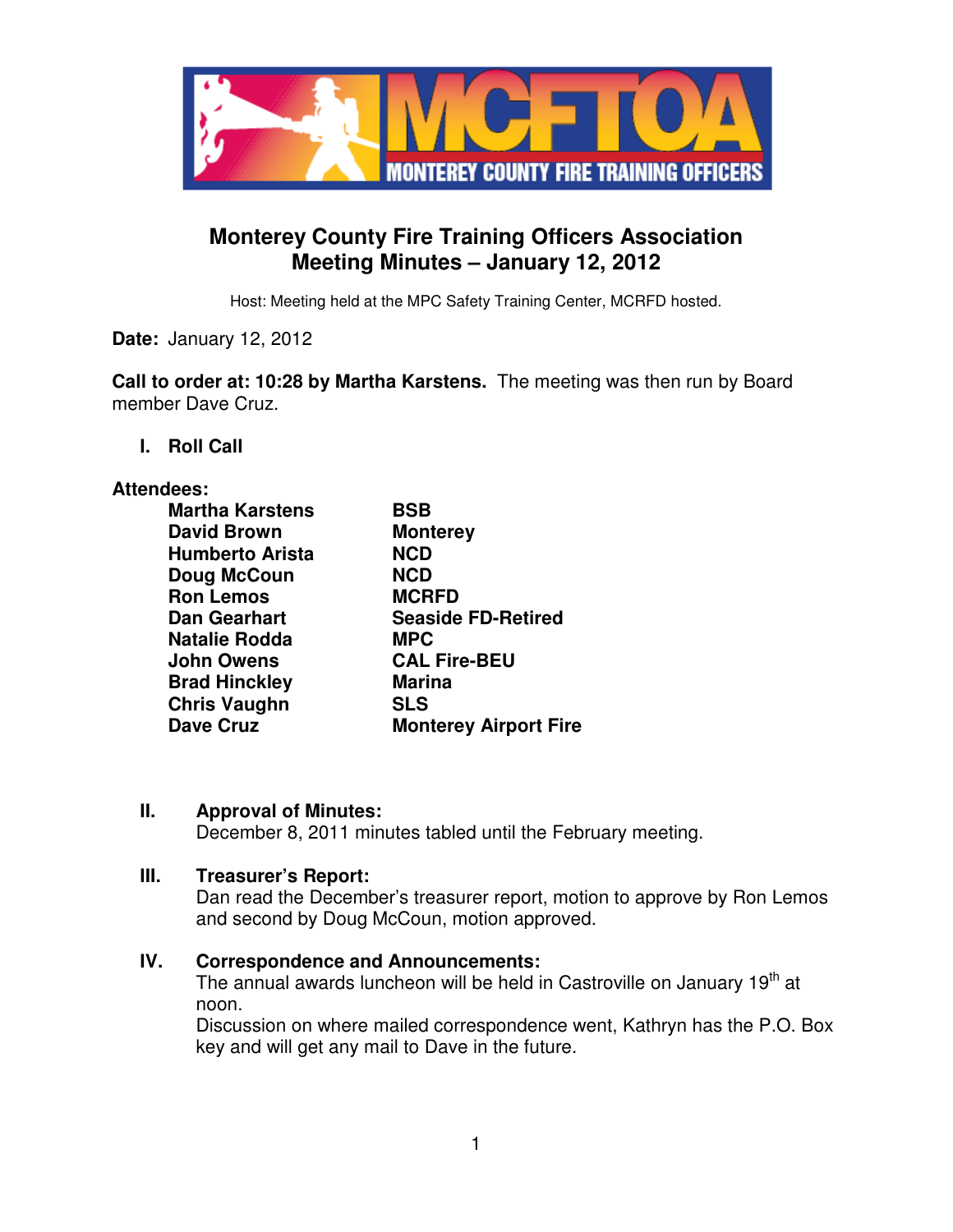

# **V. Committee Reports:**

# **A. Wildland Committee**

Has not started up yet.

## **B. Fire Library**

Eight agencies have paid as of December 2011, invoices have gone out. Natalie asked about the MPC fire academy being exempt from paying the annual fee as they are hosting the library, motion made by John Owen for MPC fire academy to be exempt from paying the annual library dues, seconded by Doug McCoun, motion approved.

# **C. Programs/Training Classes**

No one is on this committee at the moment; John offered to be the lead person with Chris helping him. Chris is on the Nor Cal TOs and reported we can get \$1,000 to offset the cost of classes we put on. There are several classes coming up, all out of the area. Chris covers Monterey County as well as other counties for his area.

# **D. Website**

Dan reported it is going well, he will divide all the classes listed into categories to make it easier to locate one. He may put a "counter" on the site and will expand the Fire Chiefs tab.

## **E. Fire Academy**

Natalie said the FF II academy will be starting in March, it will be on Tuesdays and weekends. The classes are going well, enrollment is better. They took possession of a breathing support unit from Cal Fire in Santa Cruz and a ladder truck from Santa Cruz. Regarding the contracts for agencies; she will be sending out a list of the department's membership that need to be updated for her. Everyone needs to make sure they have up to date MPC forms filled out for all members. 25 people are in the current fire academy class.

# **F. Fire Chiefs Liaison Report**

- Hydrant testing was discussed, a committee was formed.
- Marina- Chief Kelley asked the Chiefs to support legislature for fire alarms for residential care facilities that have fewer than six residents.
- AB 1028 the new PERS, definition of a "temporary" employee, can only work one year for one agency.
- The Investigators will hold their meetings at the MPC training center pending approval.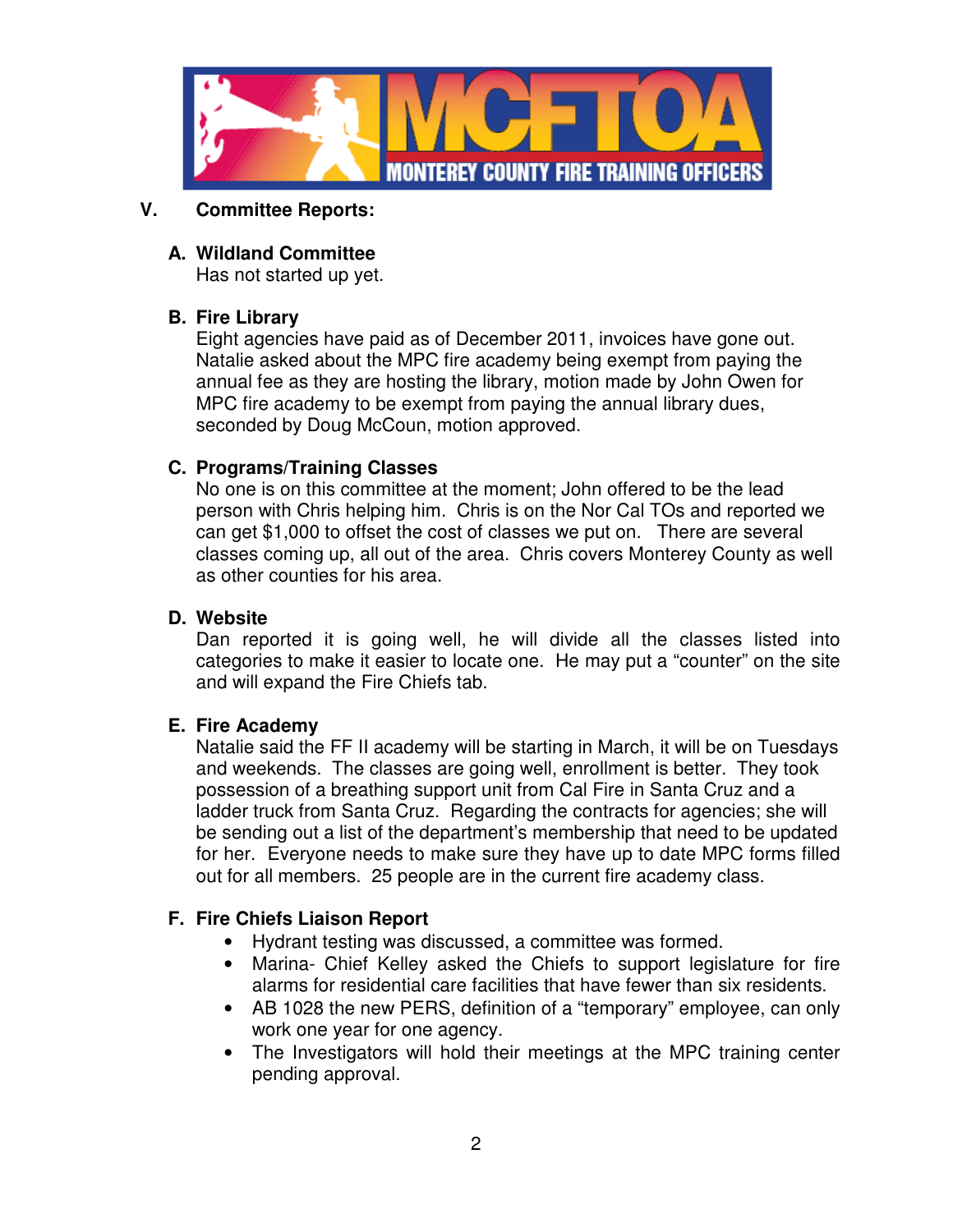

- DFD working on confirmed/unconfirmed structure fire paging, (it was approved).
- EMS- AMR contract renewal, (it was extended for one year).
- UASI group mentioned, Seaside and Salinas are the representatives.
- Chief Orman brought up having a program for county standards for stoplights.
- $\bullet$  January Chiefs meeting is on the 19<sup>th</sup>.

#### **VI. Old Business**

- **A.** We have paid the liability insurance for one year.
- **B.** Dan can make more fire ground safety CDs if anyone needs them.

## **VII. New Business**

- **A.** Brad is looking for a Fire Control 5 class and fire trailer, advised to talk to Deano.
- **B.** Dave Cruz- looking at bringing in someone to do the full Control 5 -40 hour class with the burn portion to be done the following week. (We should look at using the \$1,000 from Nor Cal TOs towards doing Fire Control class that everyone can attend.)
- **C.** Dave Cruz agreed to be President of TOs, he will send in his written resignation as a Board member to Martha effective immediately. We will put on next months agenda that we will be filling the Presidents position and the one vacant Board seat. If/when Dave is voted in, Ron agreed to help out as Vice President.
- **D.** John- 3 Fire line safety classes for hired equipment vendors/contractors will be put on starting in April, 8 hours each. S32, now heavy equipment "boss" being put on in conjunction with FHL.Soledad is being dispatched by ECC, all former contracts are still in effect with Cal Fire. They will have 1 Capt., 2 engineers and 2 FF at Soledad. They have a type 3-8333- may be up for sale, F450 crew cab, 2007, 12,000 miles. The burn ban is still on, not sure if they will have an early hire due to the weather. C234 will be in June at FHL

## **VIII. Good of the Order**

Chris- On 1/31 they will be getting a Drager fire container, it could go to different departments and the academy. He is transitioning out of training. Chief Pinion to be in charge of training.

Martha-Thanks to Cal Fire and Monterey/Carmel fire for sending down engines for a structure fire.

General discussion regarding the JPA and equipment that various agencies have and how they could be used for the benefit of all. TOs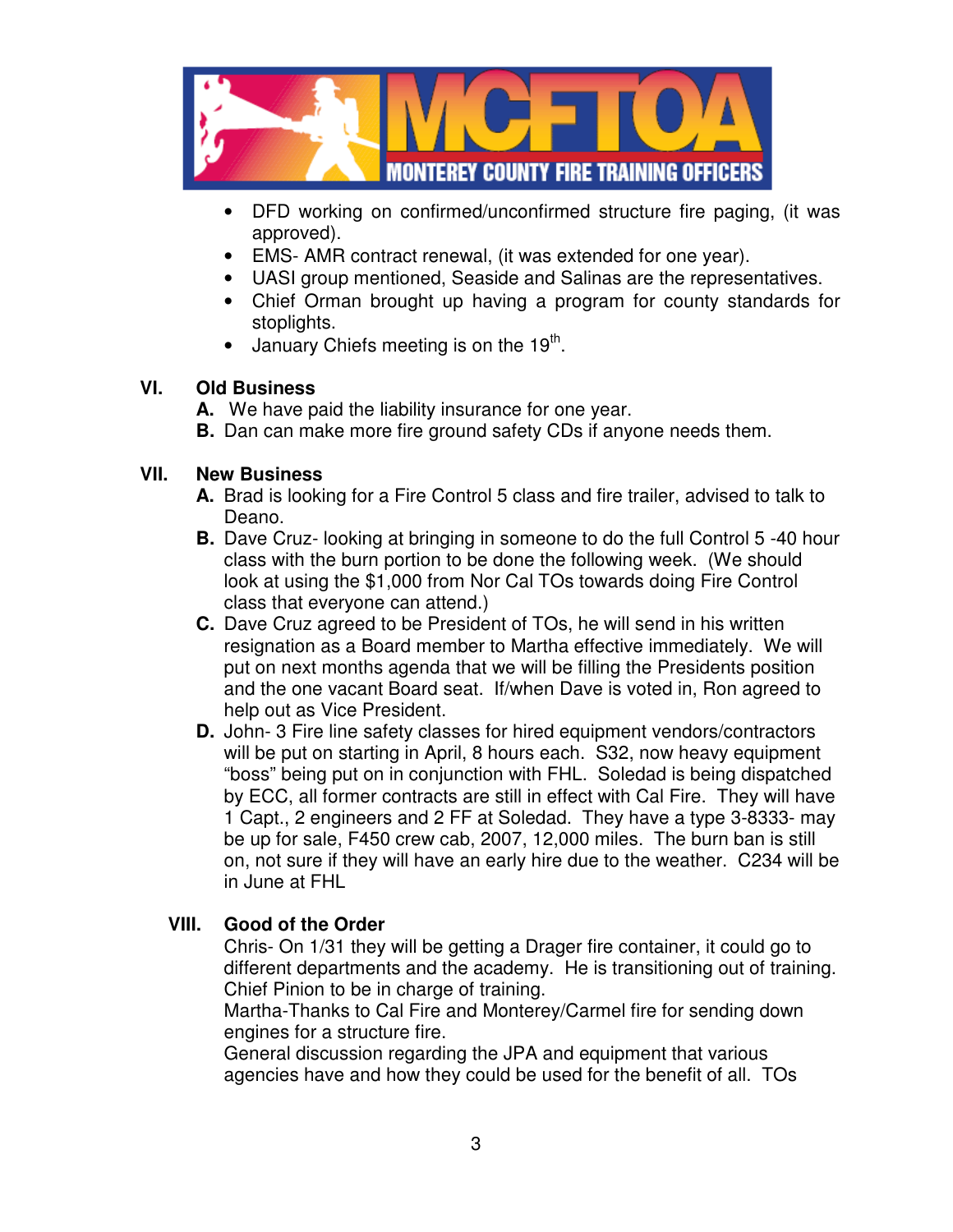

could partner with the JPA for training. We can put a list of available training tools and equipment on our web site with contact information, send to Dan. Maybe take over the JPA? Swap trainings with departments? Do a week long training on different topics with everyone's equipment at MPC? Put on next months agenda to continue the training discussion.

Dan- Will do a 2011 yearend report to the Fire Chiefs and a yearend financial.

Humberto-January 25<sup>th</sup> will be training with South county Santa Cruz, Watsonville. February 20<sup>th</sup> a FF bill of rights class for Regional and North County.

## **IX. Adjournment**

Meeting adjourned at 12:13 PM.

Next Meeting February 9<sup>th</sup>, 2012 at 10:00 AM.

MPC Public Safety Training Center 2642 Colonel Durham Street Seaside, CA. 93955 **The hosting of the meetings was discussed, it was decided that if the agency listed as the host wanted to bring refreshments they could, if not that was OK too. Big Sur to host February.**

Minutes prepared by Martha Karstens